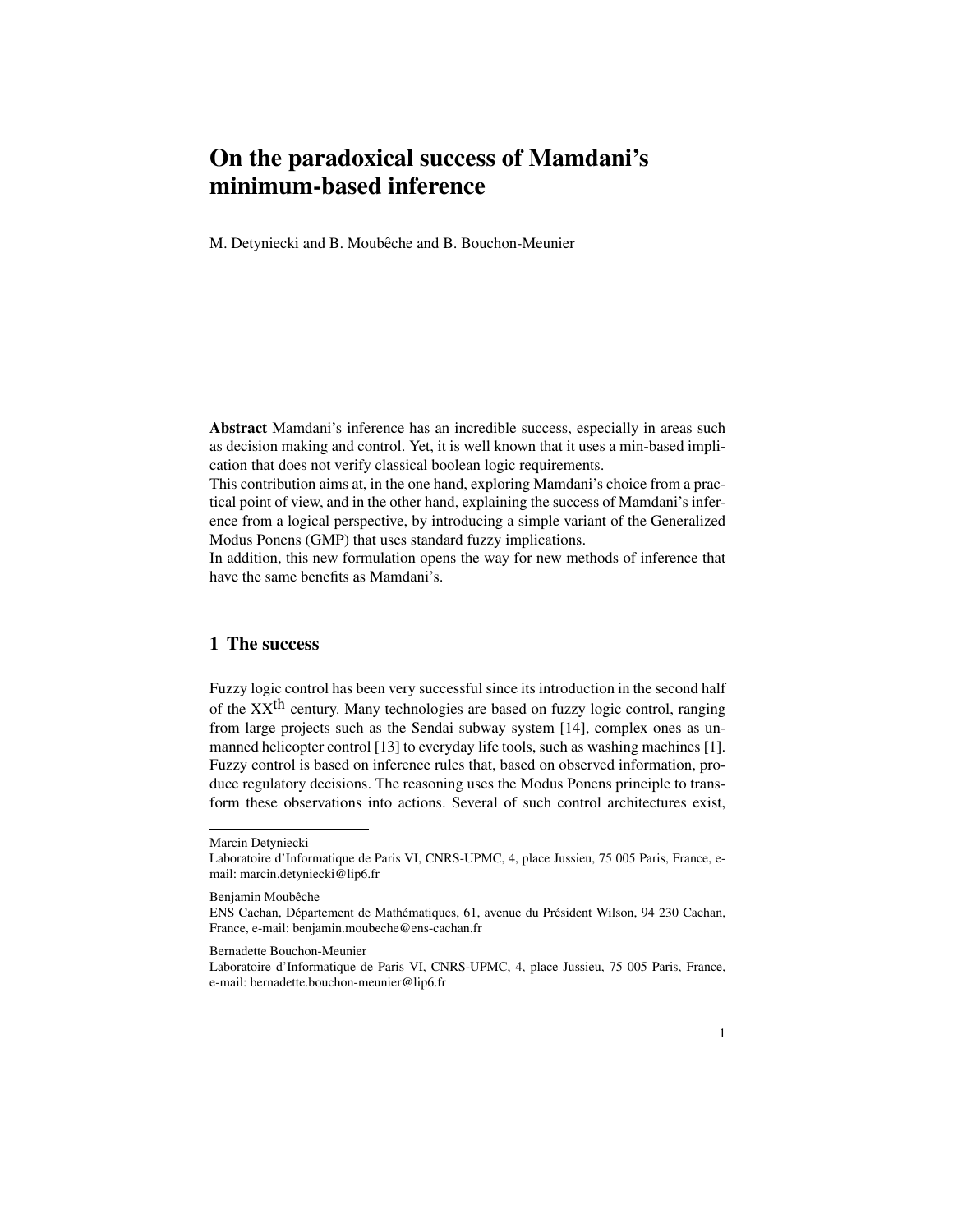most popular being the one proposed by Mamdani in 1975 [10], [11]. Strangely, what we could call "Mamdani's Modus Ponens" uses a minimum-based pseudoimplication, which is well known not to meet boolean logic requirements.

This contribution aims at explaining the success of Mamdani's inference though it is not based on a standard fuzzy implication, by introducing a simple variant of the Generalized Modus Ponens (GMP) with standard fuzzy implications. We begin by exploring, in section 2, the particularities of Mamdani's approach. Then in section 3 we propose a GMP integrating the observation-premise compatibility, that will not only explain Mamdani's reasons but also open the framework to new formulations, presented in section 3.3.

The use of the minimum in the place of a standard implication (i.e. fuzzy implication that behaves like the classical implication, when the membership values are boolean values) has been discussed and explained by several authors [20], [5], [9]. Among the answers, it is accepted that this particular choice corresponds to an interpretation of the underlying relation consistent with the cartesian product.

In this paper we do not dispute any of the known conclusions, we aim at providing an alternative explanation from a logical calculus perspective.

## 2 The Generalized Modus Ponens (GMP) and Mamdani's controller

#### *2.1 Notations*

The classical Modus Ponens is used to draw conclusions from pre-established rules. Thus, from an implication  $A \Rightarrow B$  ("*If* the light is red, *then* stop"); and given the premise *A* ("the light is red"), we can deduce *B* ("stop").

$$
A \wedge (A \Rightarrow B) \to B \tag{1}
$$

In general, the observations are more or less true, according to the certainty that can be attached to the observation. It is therefore important to be able to reason with a "modified" observation. Approximate reasoning introduced by Zadeh [21] relaxes the classical form, by dealing with observations that are not necessarily exactly equal to *A*. The Generalized Modus Ponens can leverage the underlying implication [5], [15] and uncertainties of a premise close to  $A$ , denoted  $A'$ , to infer a conclusion  $B'$ , not necessarily equal to  $B$ .

Thus, Zadeh proposes to extend the Modus Ponens to any type of observations. More precisely, the membership function of  $B'$  is calculated using the formula:

$$
\mu_{B'}(y) = \sup_{x \in X} T(\mu_{A'}(x), R_I(x, y)) \tag{2}
$$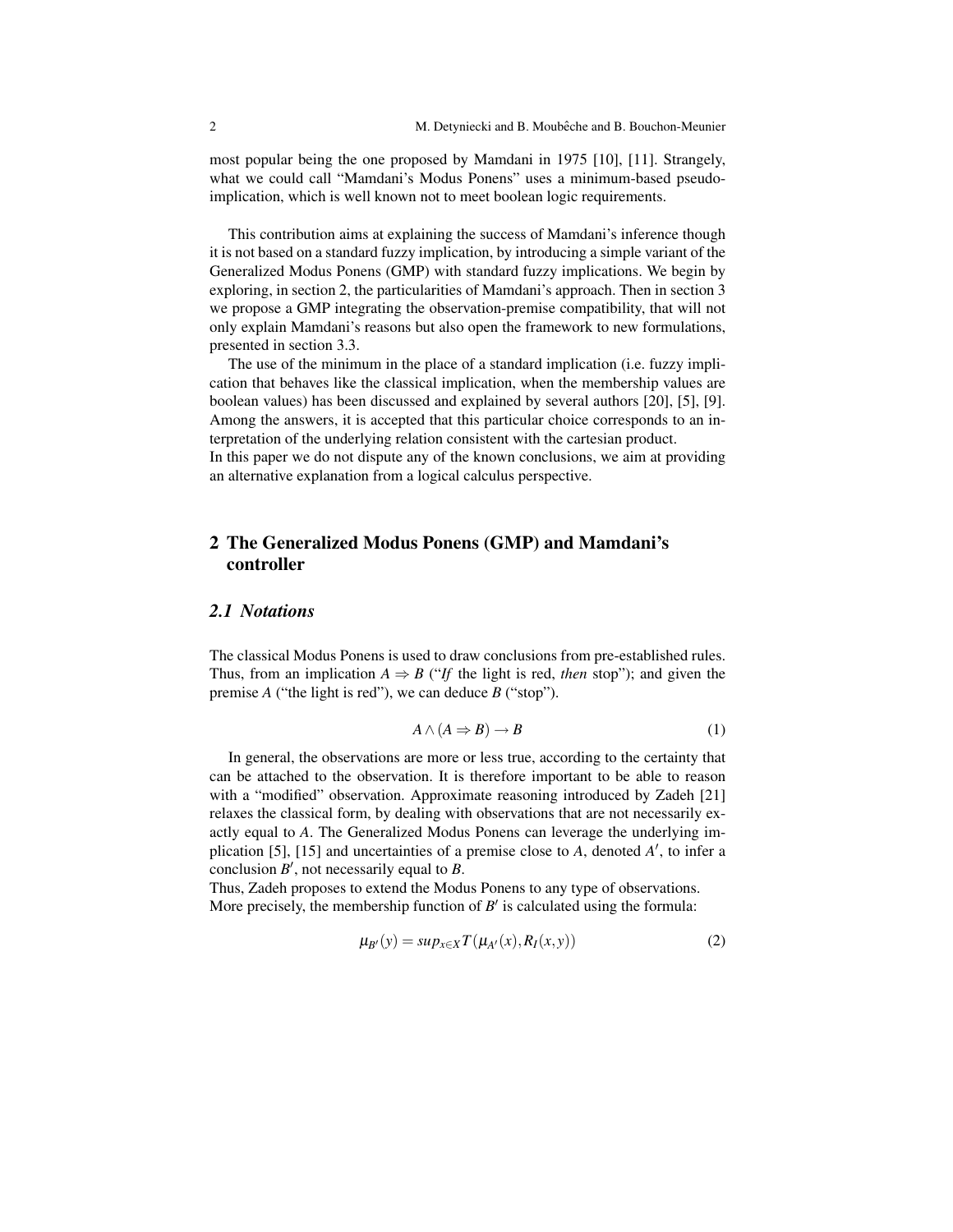where  $\mu_{B'}(y)$  is the membership value of the conclusion set *B'* obtained by the Modus Ponens at set item *y*.  $\mu'_{A'}$  is the membership function of the observation set  $A'$ ,  $T$  a t-norm and  $R_I$  a fuzzy implication.

Knowing that the t-norms are used as conjunction operators, the previous equation can be seen as an extension to fuzzy sets of the following tautological formulation:

$$
A' \wedge (A \Rightarrow B) \to B'
$$
 (3)

We notice that the *sup* corresponds to the disjunction of all possibilities [9], since we are reasoning on sets.

Moreover, we obtain the classical formulation  $(1)$  in the case where  $A'$  is identical with *A*.

#### *2.2 Mamdani's controller*

Proposed in 1974 to control a steam engine [11], Mamdani's control is based on a formulation analogous to the Generalized Modus Ponens, and since then used especially in the field of control [4], [2], [3]. The first stage of such a controller, called fuzzification [4], consists in obtaining data from the observations and translating them into fuzzy sets. These observations will then be processed by a set of rules governing the controller. It is during this phase, known as Mamdani's inference, that the conclusion  $B'$  is computed using the following formula:

$$
\mu_{B'}(y) = \sup_{x \in X} \min(\mu_{A'}(x), \min(\mu_A(x), \mu_B(y))) \tag{4}
$$

Then, the conclusions obtained by each rule are then aggregated disjunctively. Since we are in a control situation and action is necessary, the final set is then translated into a single real value. Mamdani chose the center of gravity of the set. This last step is called defuzzification.

#### *2.3 The paradox*

We note that formula (4) corresponds to the Generalized Modus Ponens (2) when choosing the *min* as t-norm and again the *min* as implication. Yet, it is well known that the *min*, even though called by several authors "Mamdani's implication", is *not* a standard fuzzy implication.

Several differences are notable, in particular, when the premise is totally false (i.e. boolean case). In fact, in that case "Mamdani's implication" will false the statement, while a standard fuzzy implication will return total truth, as shown in Figure 1.

If we look at the domain covered when using fuzzy logic (i.e.  $[0,1] \times [0,1]$ ), "Mamdani implication" differs from a standard fuzzy implication in the area where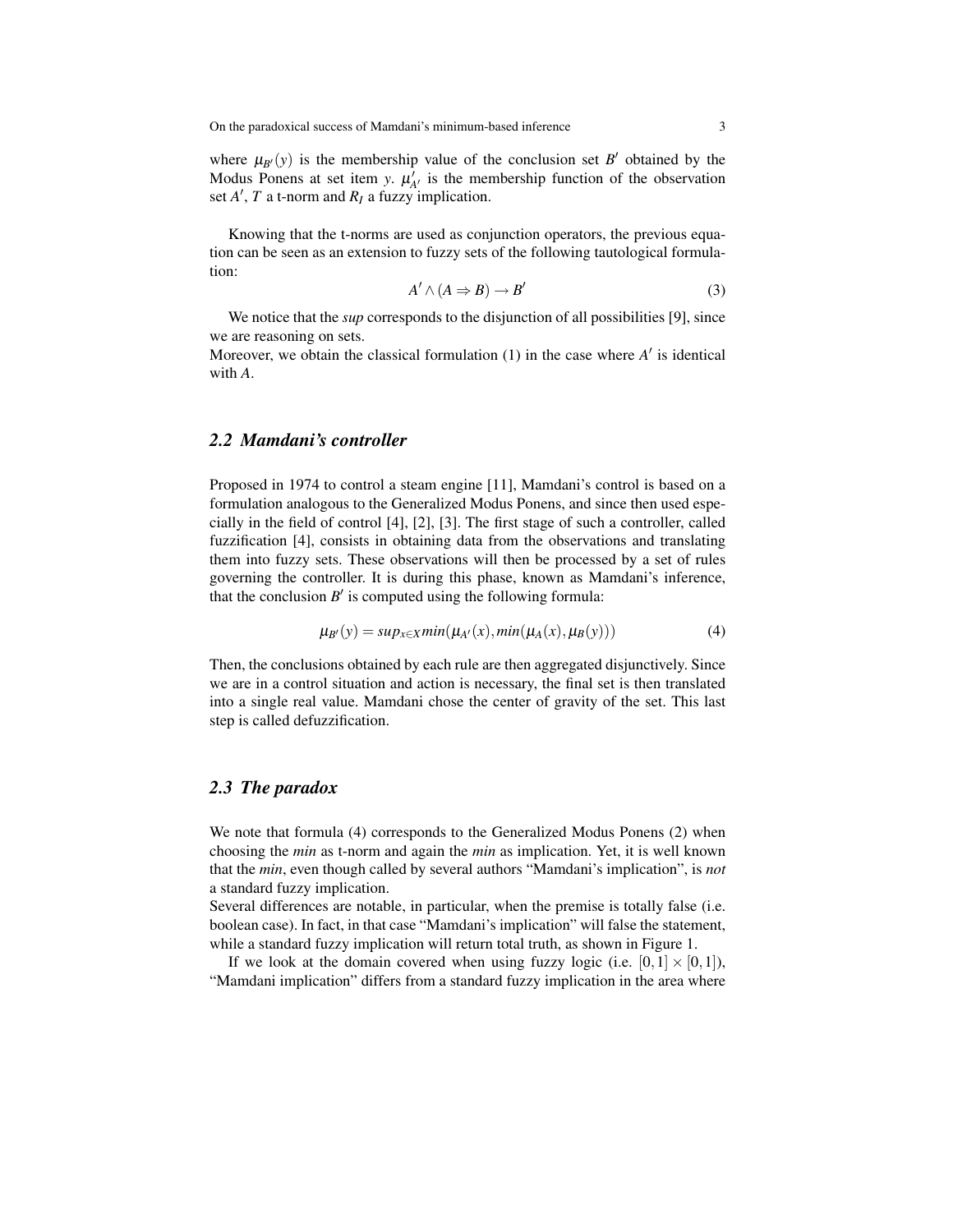4 M. Detyniecki and B. Moubêche and B. Bouchon-Meunier



Fig. 1 Graphical comparison between a standard fuzzy fuzzy implication and Mamdani's approach.

the second variable (logical consequent) is greater than the first one: shaded area in Figure 1). In fact, instead of giving a high truth value for the implication, the result will be low (or zero). These differences will have a strong impact on the behavior of "Mamdani's GMP" compared to others, especially when the observation set A' is *very* different (or even *disjoint*) from *A*.

## *2.4 Differences in uncertainty management*

Depending on the chosen t-norm/implication combination (2), the uncertainty will not be managed in the same way [6], [4]. Moreover, not all combinations are possible. Several constraints may be imposed for the choice of operators. Typically, only the "identity property" is required, that is to impose to recover *B* when  $A = A'$ . The main possible combinations [6] under this constraint are listed in Table 1.

| t-norm                        | compatible implications |
|-------------------------------|-------------------------|
|                               | Lukasiewicz             |
| Lukasiewicz                   | Kleene-Dienes           |
| $T(u, v) = max(u + v - 1, 0)$ | Wilmott                 |
|                               | Bouwer-Gödel            |
|                               | Reicher-Gaines          |
| Zadeh                         | Bouwer-Gödel            |
|                               |                         |
| $T(u, v) = min(u, v)$         | Reicher-Gaines          |

Table 1 Common viable operator combinations for the classical GMP.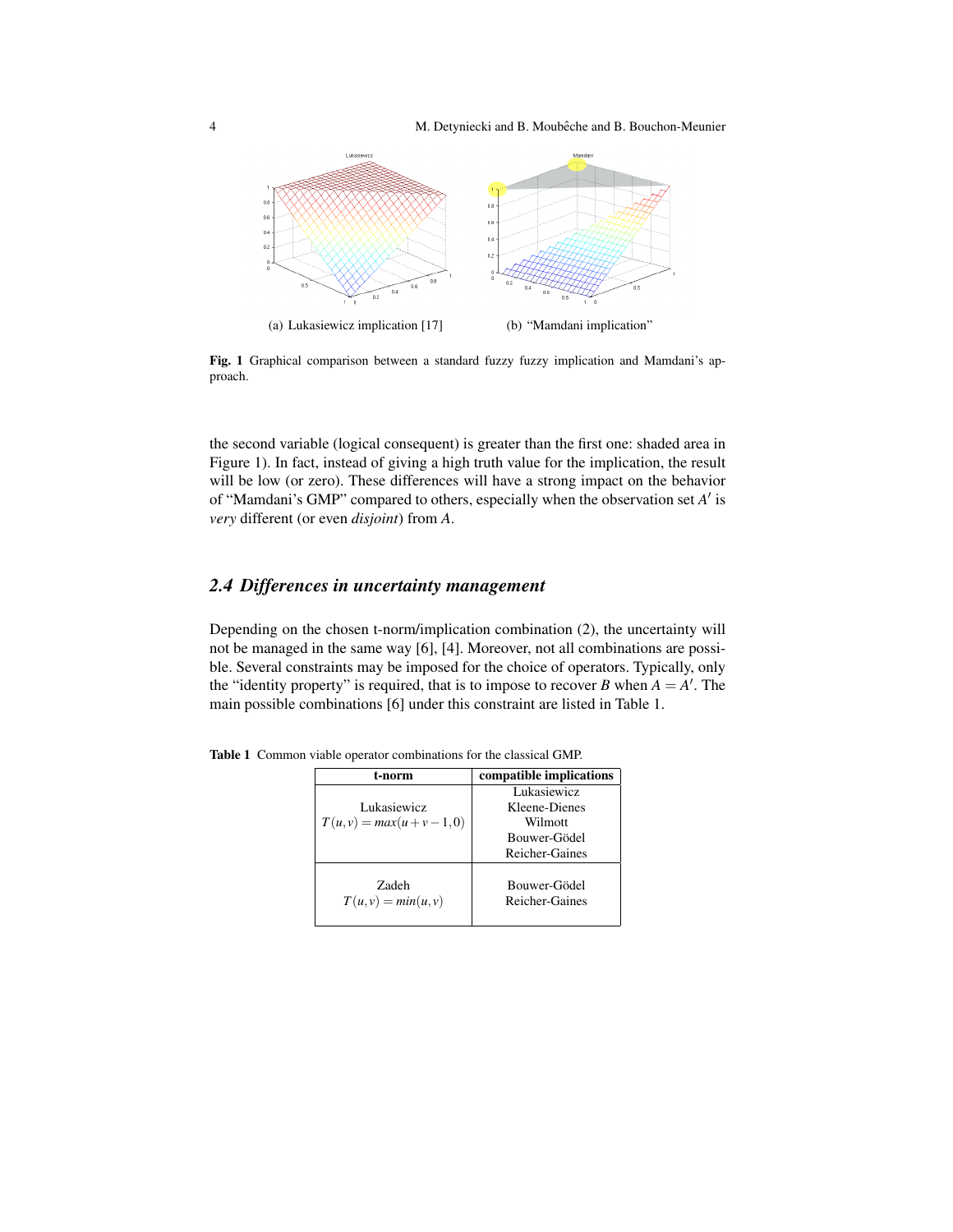Most combinations [9] will place a flat and extended level of uncertainty  $\varepsilon$  outside of the set (see Figure 2(a)), so that in the limit case where the two sets *A* and *A* 0 are disjoint, the universe of the conclusion will be all covered by a degree of membership equal to 1. In contrast, Mamdani's approach, as defined in 2.2, thresholds the values of the set (see Figure  $2(b)$ ). Here, for the disjoint case, we obtain a value of 0 for the whole universe.



Fig. 2 Differences in uncertainty management between inference models.

More precisely, we can say that these "flat levels" of uncertainty come from the use of the implication. Indeed, as we have already seen, when the degree of truth of the premise *A* is larger than the one of the conclusion *B*, the *min* does not act like other implications. When the observation  $A'$  is outside the support of  $A$ , Mamdani's implication will zero any output out, since it rejects the idea that the implication based on a false premise can be true. But if we were using a standard fuzzy implication, we would have a high value and using the *sup* we would obtain the overall flat level of uncertainty.

## *2.5 Mamdani's choice*

The fundamental differences, described above, can have consequences that go beyond the interpretation given to the known behavior. In the case of control (and also of decision making), the disjoint case is a particular challenge when non-Mamdani's inference is used. In particular challenging problems are the defuzzification and the combination of results of several rules - both fundamental steps in control. The disjoint case may seem a limit case from a theoretical perspective, but in practice it is rather often the case. In fact, noise or any non relevant information (for the rule) will produce a disjoint observation.

If the sets  $A$  and  $A'$  have disjoint supports, the result with a standard fuzzy implication will *only* depend on the *defined universe* of the conclusion. More precisely, as follows from above, the conclusion set will be the universe with full membership (equal to 1). As a consequence, a value obtained by any defuzzification will be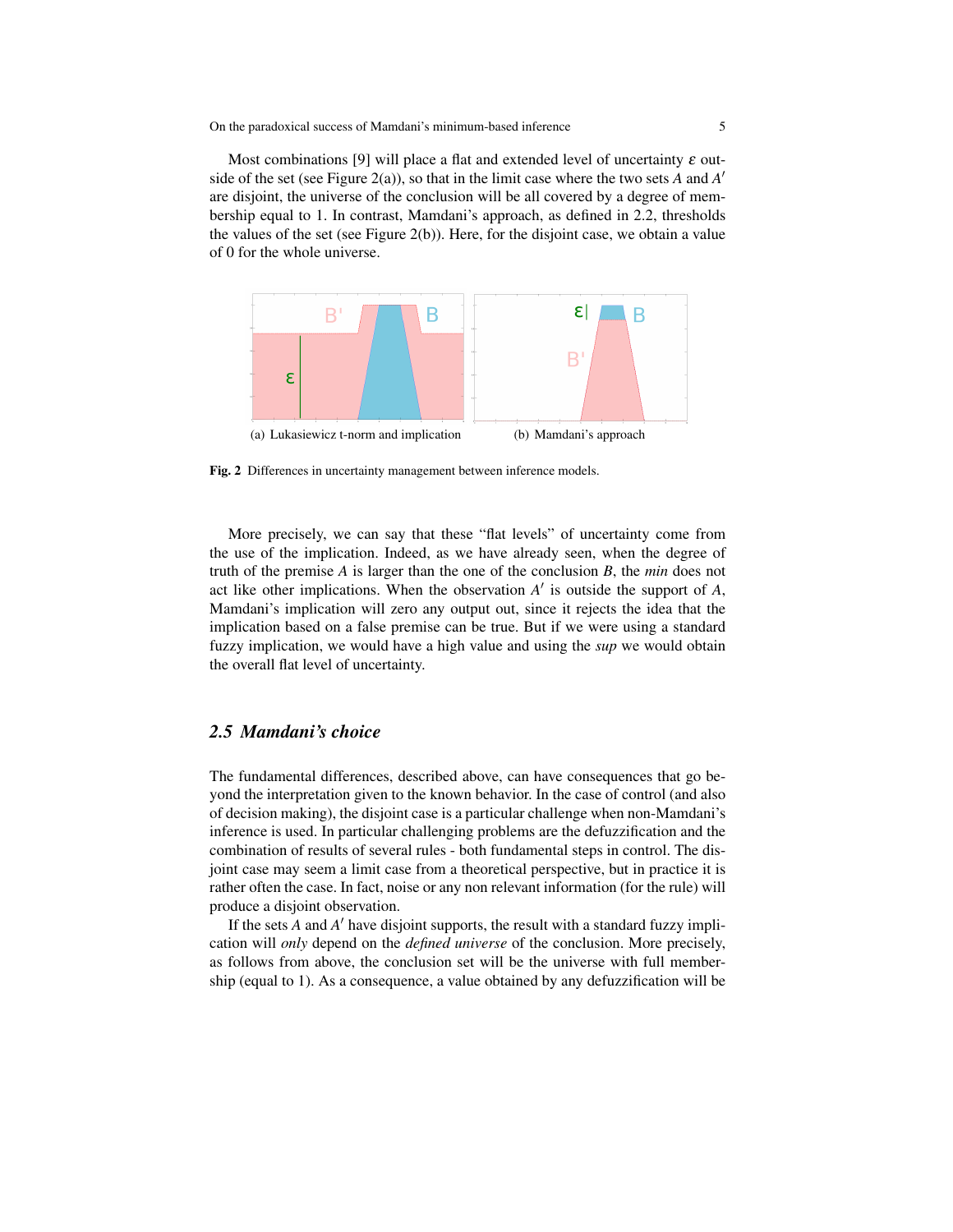meaningless.

If we ignore the problem of infinity inherent to certain universes of definition, as for instance distances, the problem still remains. For instance, let us consider in a control problem a rule that concludes with an angle to be chosen for an action. Then, if the measure is out of scope of the hypothesis, the whole universe (from  $0^{\circ}$  to 360°) will have a degree of membership equal to 1 (with an approach different from Mamdani's). This will imply, after a gravity based defuzzification, a degree of 180°, whatever the rule.

If Mamdani's approach is used, we would obtain as conclusion an empty set, which by any defuzzification technique would lead, in all cases, to an impasse (e.g. we do not know how to defuzzify), but not to a random value (as it may happen in the other approaches). It can be argued that the problem, in this extreme case, is ill defined and defuzzification should not be applied, but the struggle will still remain in a certain degree, for the approaches different to Mamdani's, depending on the extent to which the sets  $A$  and  $A'$  are different. In fact, in less extreme cases, we either have an infinity domain or a bounded universe, which will influence the defuzzification, unless one chooses to defuzzify by using the mode [4] (i.e. by using the point where membership is maximal). In fact, this approach is independent of the universe, but unfortunately reduces the entire fuzzy treatment (during the inference) to a reasoning on crisp values.

The fact that rules are applied for observations that are out of scope has been already noticed by Moser et al. [12], who propose to check the support of the rules to condition their activation. This solves the totally-disjoint case, but not the "almost" disjoint one.

In classical fuzzy control systems this problem is generally avoided by assuming that in a large set of rules, at least one pertinent rule will be fired producing a less uncertain conclusion, which - by *conjunctive* aggregation [8], [9] - will mask the above mentioned phenomena. Conjunctive aggregation has been identified already in the early days of fuzzy control [18] as being the proper way when standard implications are considered.

The debate of which aggregation framework (conjunctive or disjunctive), and more generally whether Mamdani's control or an alternative, is better, is out of scope of this paper. The facts are that both have proven to be very successful. Here, we aim at exploring the possible reasons of Mamdani's choice.

Mamdani's inference follows the disjunctive utilization of rules in classical propositional logic, which is used, for instance, in expert systems or in logical programming. But, if a standard implications is combined to a *disjunctive* aggregation, several difficulties would appear when aggregating inference rules. When at least one observation is out of the scope of any of the available rules - even if in the same domain there is a rule with a premise that applies - the conclusion obtained by a non-Mamdani inference will produce a conclusion that dominates, disjunctively, all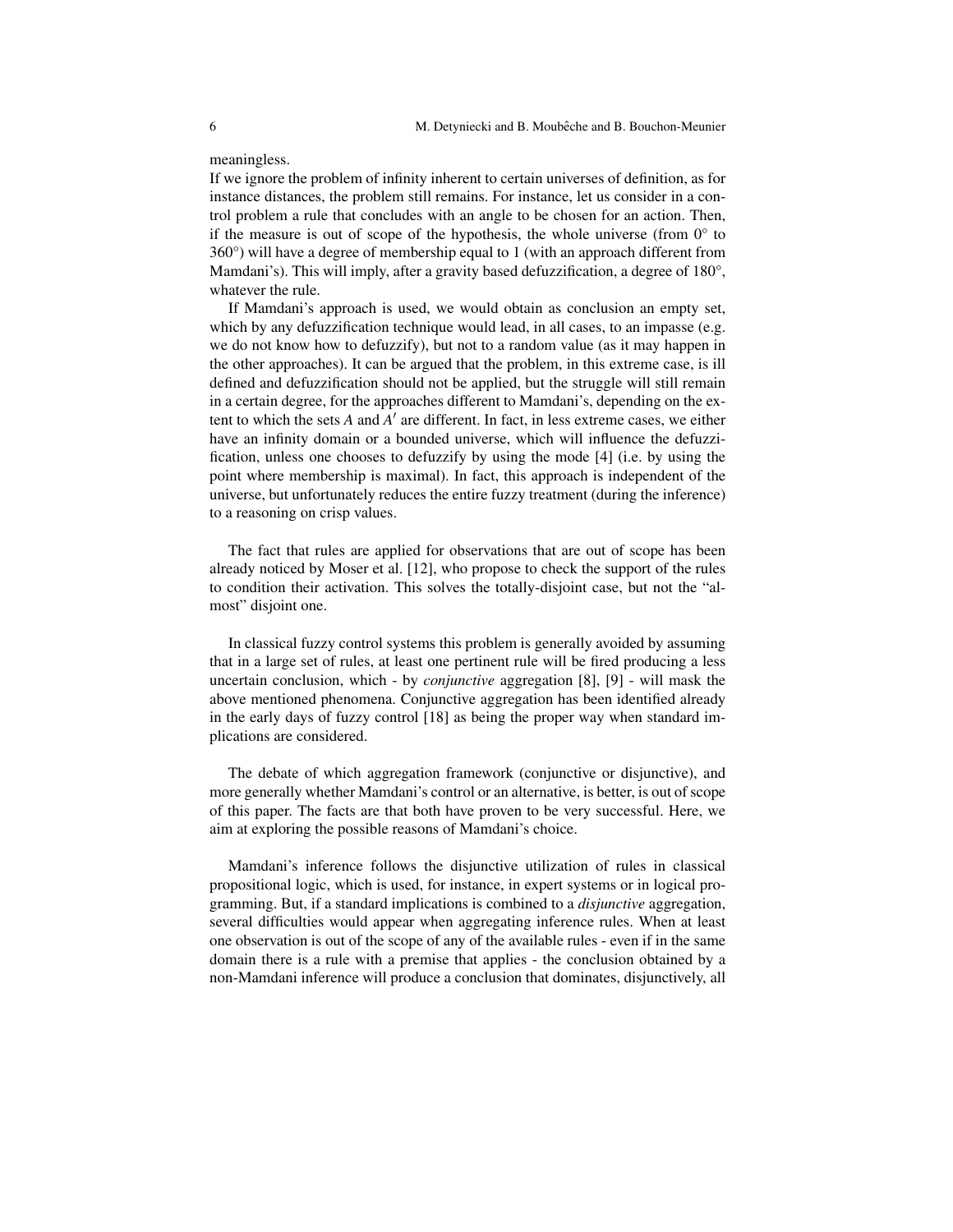other conclusions (as shown in Figure 3). One conclusion will cover the space and by no means any other rule will be able to unlock the situation.

To fully appreciate the advantage of Mamdani's approach, let us consider a almost disjoint observation. Then the conclusion fuzzy set will be, in Mamdani's case, an almost empty set with strictly positive membership inside the support of the original conclusion, while, in the other cases, we will have a non-null membership all over the defined universe, which will remain even when conjunctive aggregation is used, introducing a similar universe-definition-bias (in a smaller degree) as the one we mentioned in the case of a single rule.



Fig. 3 In a disjunctive aggregation framework a conclusion  $B_2$  (in light) obtained with a standard implication for out of scope observation, will dominate any other conclusions  $B'_1$  (in dark) obtained so far.

Finally, we can say that Mamdani's approach has the indisputable advantage of being able to handle *alternative* (disjoint) conclusions, avoiding to cancel them out with an conjunctive aggregation. Tthis framework handles naturally the problem of out of scope observations (or noise), by producing empty set conclusions. The disjunctive aggregation of these sets, will *de facto* ignore the conclusions of the rules for which the Modus Ponens should not have been, anyway, applied.

Paradoxically, Mamdani's inference has several logical advantages that come from the use of the *min* instead of a standard fuzzy implication.

## 3 GMP with observation-premise compatibility (GMP-OPC)

In the classical case, when the observation does not match the premise, the Modus Ponens does not apply. By analogy, when the sets *A* and *A'* are disjoint, the GMP should not apply. In the same spirit, we propose a new formulation of the Generalized Modus Ponens with observation-premise compatibility, based on the following framework:

$$
(A \wedge A') \wedge (A \Rightarrow B) \to B'
$$
 (5)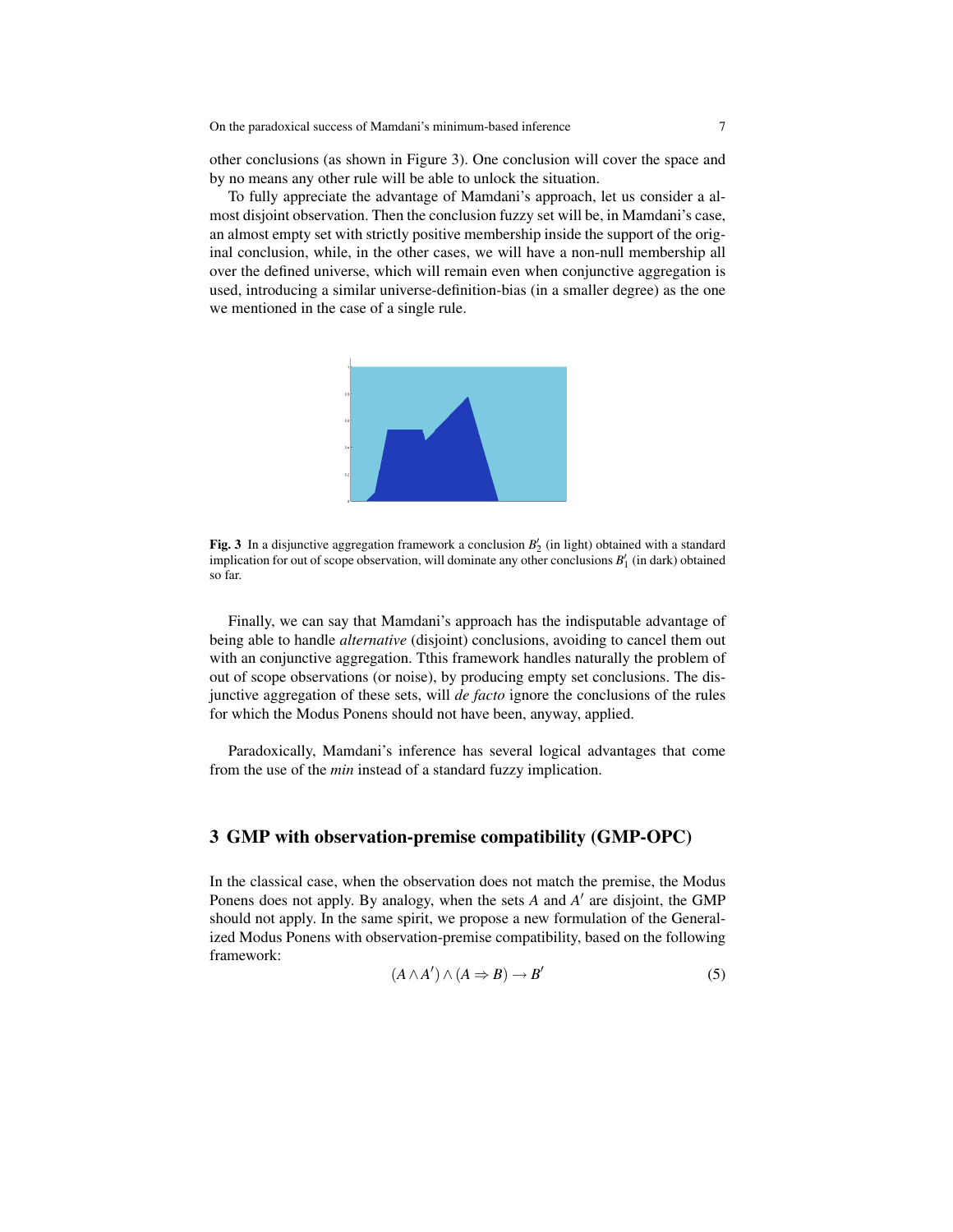We note that this formulation is consistent with the classical Modus Ponens, since we find (1) when  $A = A'$ .

We propose to extend the previous logical framework to a set formulation, using an element-based interpretation of the sets, which gives a mathematical formula based on the *sup* and which is similar to the GMP formula (2).

$$
\mu_{B'}(y) = \sup_{x \in X} T(\min(\mu_A(x), \mu_{A'}(x)), R_I(x, y))
$$
(6)

Technically, we measure the compatibility by the conjunction of observation  $A'$  and premise *A*. It can be shown that, if we expect that  $A' = A$  implies  $B' = B$  then the only viable t-norm is the minimum.

#### *3.1 Comparaison of GMP-OPC and Mamdani's approach*

Using a semi-automatic demonstration process we have shown that the GMP-OPC as defined in equation (6) is equivalent to the Mamdani's inference (equation (4)), for the combinations (of t-norms  $T$  and implications  $R_I$ ) listed in Table 2. In other words, Mamdani's approach, with an implication that is not a standard one, corresponds to General Modus Ponens with an observation-premise compatibility, even if it is not obvious to see it, in the formulation.

Table 2 Combinations of operators for which the GMP with observation-premise compatibility is equivalent to Mamdani's inference.

| t-norm      | implication                                   |
|-------------|-----------------------------------------------|
| Lukasiewicz | Lukasiewicz<br>Bouwer-Gödel<br>Reicher-Gaines |
| Zadeh       | Bouwer-Gödel<br>Reicher-Gaines                |

Because of the large number of cases appearing (due to the *max* and *min* in the formulations), we opted for a semi-automatic approach. A set of premises *A* was defined, followed by a complete exploration of all possible configurations of A'. Finally, results from GMP-OPC (for each combination in table 2) and Mamdani's approach were compared.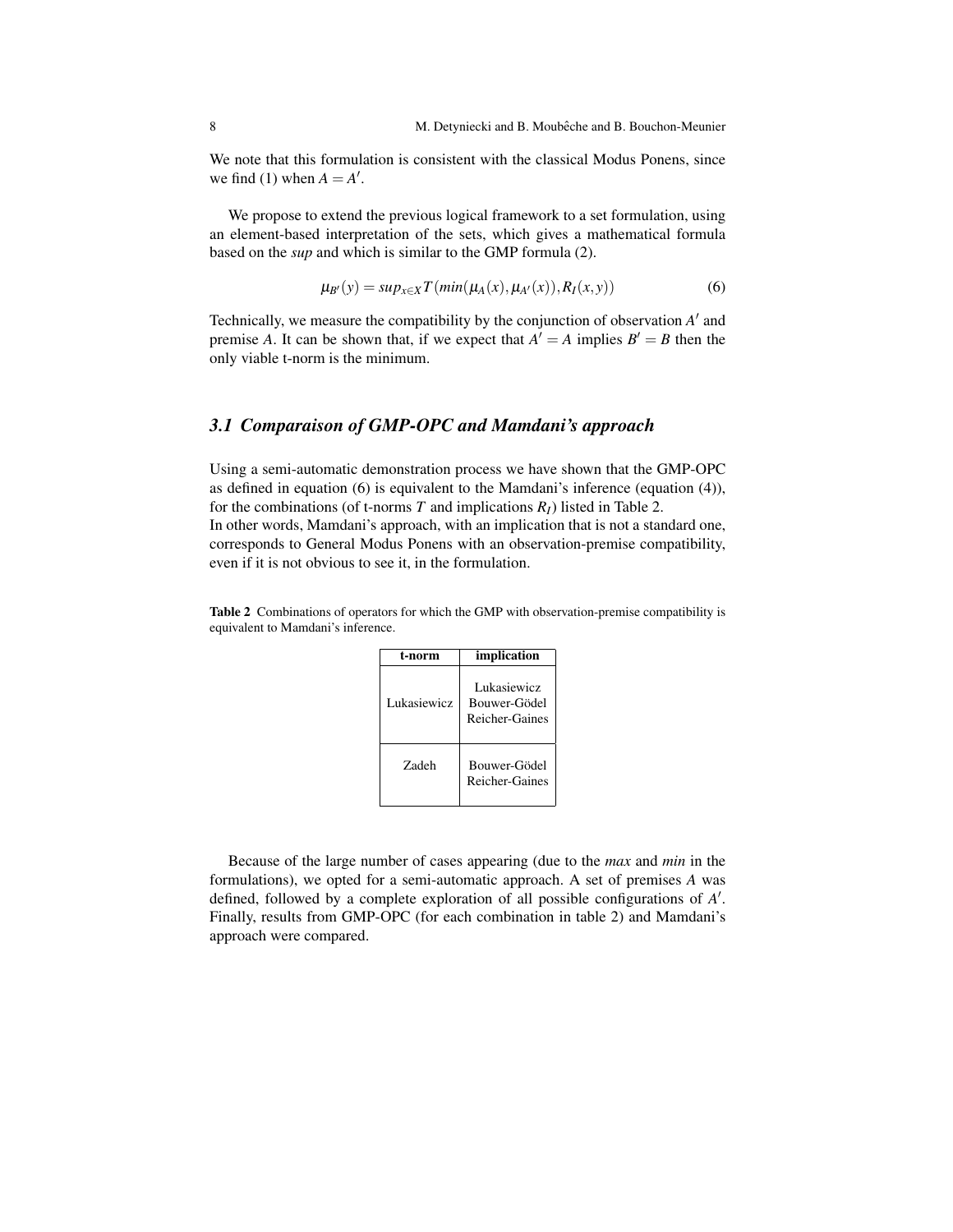On the paradoxical success of Mamdani's minimum-based inference 9

#### *3.2 Properties*

For any t-norm *T* and any implication *R<sup>I</sup>* , formulation (6) exhibits a certain number of properties:

## 3.2.1 Property for  $A \cap A' = \emptyset$

If *A* and *A'* are disjoints, then  $B' = \emptyset$ Proof: Since *A* and *A'* are disjoints,  $\forall x \ min(\mu_A(x), \mu_{A'}(x)) = 0$ Then, by introducing this in equation (6), we obtain

$$
\forall y \ \mu_{B'}(y) = \sup_{x \in X} T(0, R_I(x, y)) = 0 \tag{7}
$$

Which is the definition of the empty set.

## 3.2.2 Property for  $A' \subset A$

If  $A'$  is included in  $A$ , then the GMP and the GMP-OPC are equivalent. Proof :

By definition of the inclusion  $\mu'_A(x) \le \mu_A(x)$  Thus,

$$
min(\mu_A(x), \mu_{A'}(x)) = \mu_{A'}(x) \tag{8}
$$

If we replace equation  $(8)$  in equation  $(6)$ : GMP-OPC, we obtain

$$
\mu_{B'}(y) = \sup_{x \in X} T(\mu_{A'}(x), R_I(x, y))
$$
\n(9)

Which is nothing else than equation (2) of the classical GMP.

## 3.2.3 Property for  $A' \supset A$

If  $A'$  contains  $A$  and  $T$  and  $R_I$  are compatible for the classical GMP (as defined in section 2.4), then  $B' = B$ 

Proof :

The fact that *A'* contains *A* implies by definition that  $min(\mu_A(x), \mu_{A'}(x)) = \mu_A(x)$ Replacing in equation (6), we obtain:

$$
\mu_{B'}(y) = \sup_{x \in X} T(\mu_A(x), R_I(x, y)) \tag{10}
$$

which is equal to equation (2) when  $A' = A$ , implying by definition of the compatibility that  $B' = B$ , since *T* and  $R_I$  were chosen to have a compatible GMP.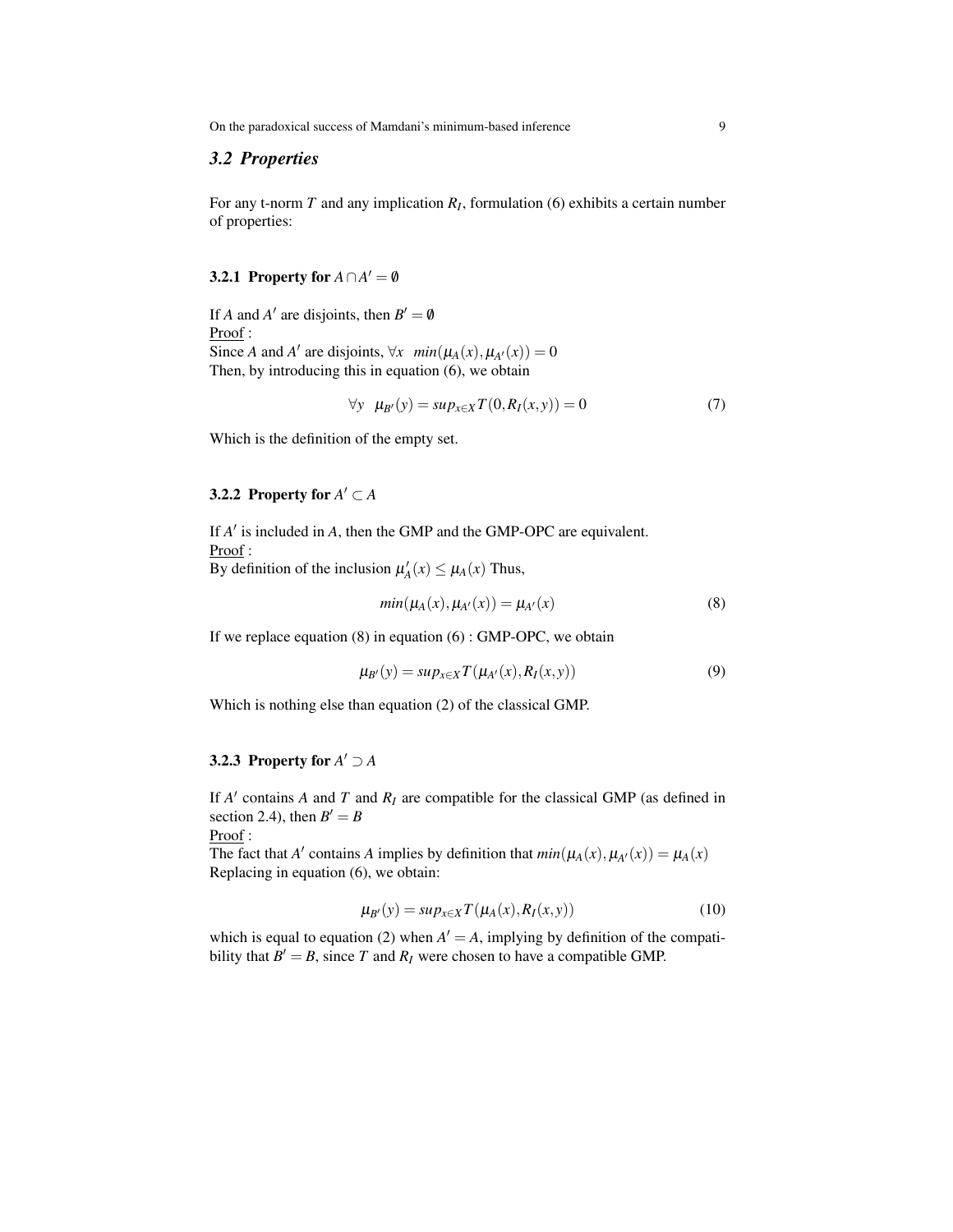3.2.4 Property for  $A' = A$ 

If  $A' = A$  and *T* and  $R_I$  are compatible for the classical GMP (as defined in sec- $\text{tion } 2.4$ ), then  $B' = B$ 

Proof :

Since  $A' = A$ , we also have  $A' \subset A$  and property 3.2.2 applies (i.e. GMP-OPC is equivalent to the classical GMP). Since  $T$  and  $R_I$  are compatible for the classical GMP, we have by definition  $B' = B$ .

#### 3.2.5 Viability of combinations *T* and *R<sup>I</sup>* for the GMP-OPC

The combination of operators  $T$  and  $R_I$  viable for the GMP with observationpremise compatibility, are exactly the ones of the GMP (table 1). Proof :

If  $A' = A$ , then we also have  $A' \subset A$  and thus property 3.2.4 applies, which implies that in that case  $(A' = A)$ , the classical GMP and the GMP-OPC are equivalent. Since the viability is defined when  $A' = A$ , the equivalence applies.

#### *3.3 New GMP-OPC inferences*

It is generally accepted [6] that the only necessary and essential property to declare a formulation of the GMP as viable is the satisfaction of the "identity property" (as recalled in section 2.4). Taking into account property 3.2.5, by comparing Table 1 (on the operators combination viability) with Table 2 (on the equivalence between GMP-OPC and Mamdani's inference), we notice that several new formulations are not equivalent to Mamdani's approach, but are viable. These new formulations propose variants of the most popular inference method in the world of applications, all keeping its intrinsic advantages.

For example, if we choose as *T*, the Lukasiewicz t-norm [17] and as *R<sup>I</sup>* , the Kleene-Dienes implication [19], we obtain the following formula:

$$
\mu_{B'}(y) = \sup_{x \in X} \max(\min(\mu_A(x), \mu_{A'}(x)) + \max(1 - \mu_A(x), \mu_B(y)) - 1, 0)
$$
(11)

This new form of GMP with observation-premise compatibility not only satisfies, by definition, the properties of section 3.2, but also addresses the drawback of the classical GMP stated in section 2.5. The difference between Mamdani's approach and this new formulation (as shown on Figure 4) is that the new version may conclude with a set  $B'$  more precise than  $B$ .

If we now choose Wilmott's implication [16], with the Lukasiewicz t-norm [17], we obtain the following formula: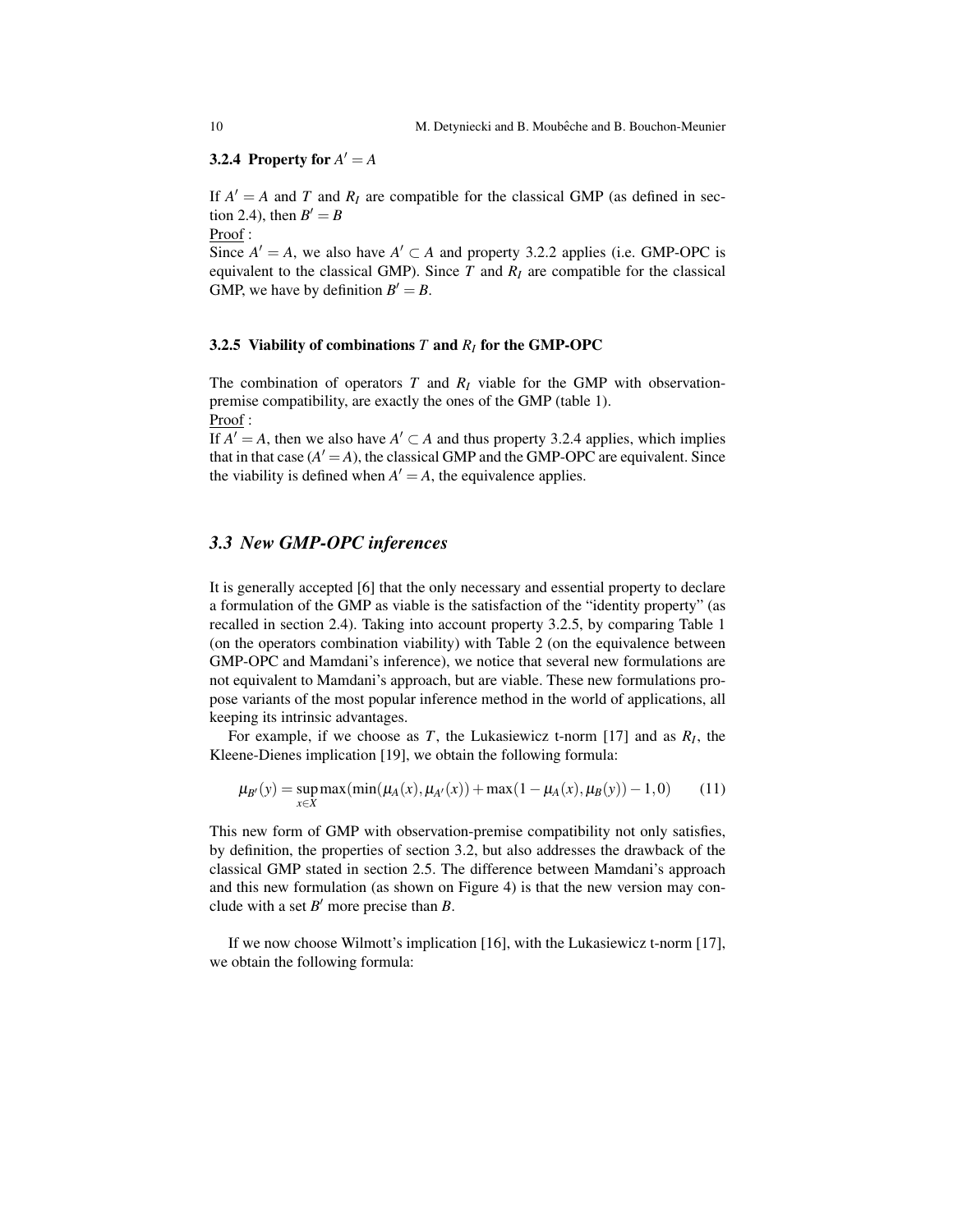On the paradoxical success of Mamdani's minimum-based inference 11



Fig. 4 Result of GMP with applicability of the rule for the Lukasiewicz t-norm and Kleene-Dienes implication.

$$
\mu_{B'}(y) = \sup_{x \in X} \max(\min(\mu_A(x), \mu_{A'}(x)) + \max(1 - \mu_A(x), \min(\mu_A(x), \mu_B(y))) - 1, 0)
$$
\n(12)

As before this formulation has the properties of section 3.2, adresses drawbacks of section 3.2 and as shown on Figure 5 provides a conclusion  $B'$  more precise than  $B$ , but this time with some extra uncertainty compared to the previous example.



Fig. 5 Result of GMP with applicability of the rule for the Lukasiewicz t-norm and Wilmott implication.

## **Conclusion**

Mamdani's inference has had and still has an incredible success, especially in areas such as decision making and control. Yet it is well known that it uses a min-based implication that does not satisfy even classical logic requirements. Our study shows that the fundamental difference between the standard Generalized Modus Ponens and Mamdani's approach comes from set elements for which the observation and the premise of the rule are disjoint.

Mamdani's approach has proven its success with a vast number of application, not only in control but also in other domains such as decision making. The paradox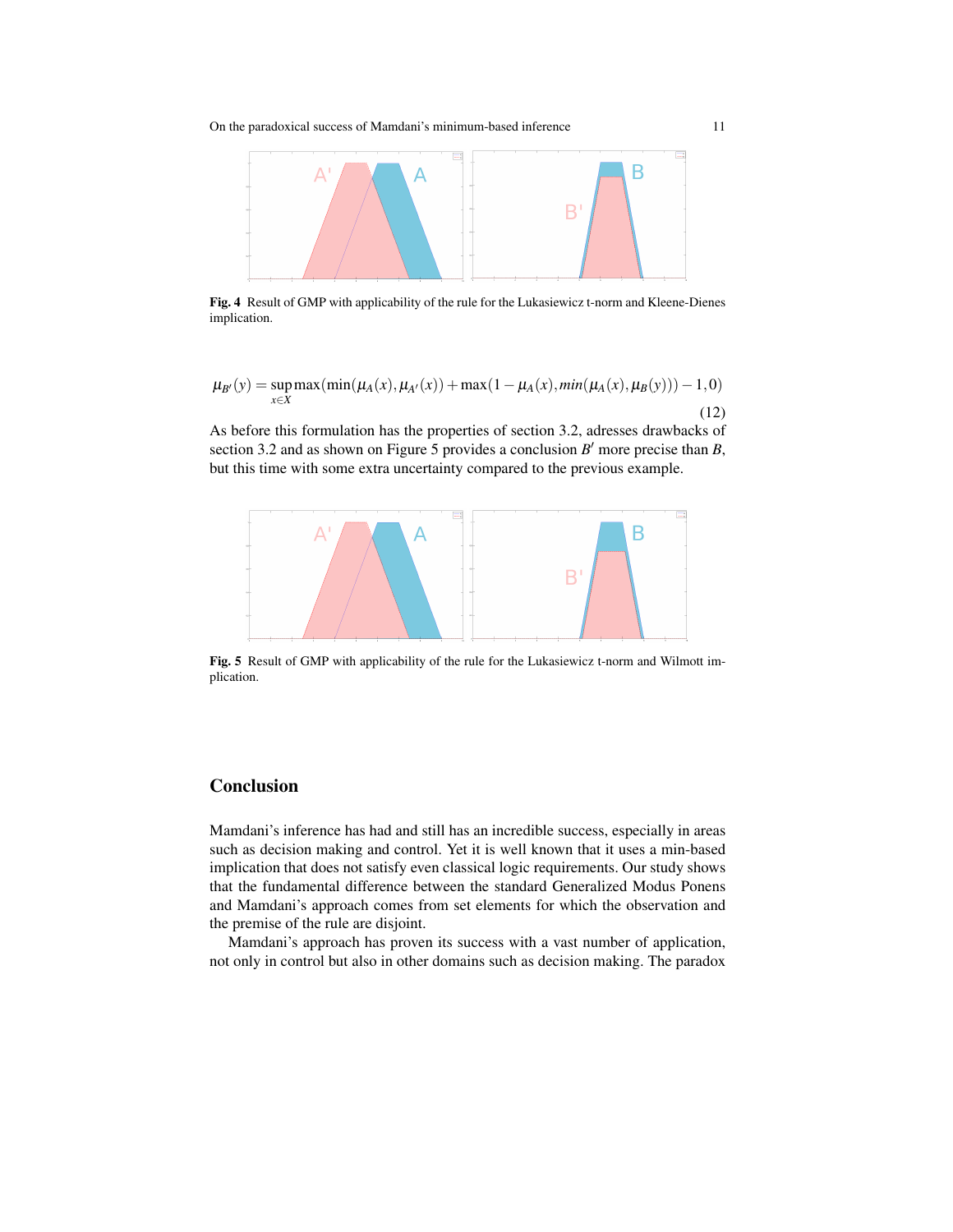discussed in this paper does not imply that Mamdani's approach is "wrong" (neither that it is better than an other one).

In this work, we propose a new Generalized Modus Ponens that includes in its formulation the applicability of the rule, by combining conjunctively the observation and the premise. And, we show that Mamdani's inference, that uses a minimum instead of a standard implication, is nothing but a Generalized Modus Ponens that takes into account the compatibility between the observation and premise.

It is remarkable that this is true for a large number of compatible t-norms and standard fuzzy implications. In addition, this new formulation opens the way for new methods of inference that have the same benefits as Mamdani's. In future works, these variations will be studied in more detail.

#### References

- 1. R. Narayanan. *Fuzzy Logic Control of Washing Machines*, Electronic For You Magazine, India, December 2003.
- 2. P.P. Bonissone. *Fuzzy logic controllers: an industrial reality* In J.M. Zurada, Robert J. Marks II, and Charles J. Robinson, editors, Computational Intelligence: Imitating Life, pages 316- 327. IEEE Press, Piscataway, NJ, 1994.
- 3. K. Hirota, editor. *Industrial Applications of Fuzzy Technology*. Springer, Tokyo, 1993.
- 4. R. Yager and D. Filev. *Essentials of Fuzzy Modeling and Control*, NewYork, USA: John Wiley and Sons, 1994.
- 5. C. Alsina, S. Guadarrama, E. Renedo, E. Trillas, *Studying Fuzzy Modus Ponens*, In Proceedings of the Annual meeting of the North American Fuzzy Information Processing Society (NAFIPS), pages 426-429, Montreal, Canada, 2006.
- 6. B. Bouchon-Meunier. *La logique floue et ses applications*. Addison-Wesley, 1995.
- 7. E. Trillas and L. Valverde, *On modus ponens in fuzzy logic*, Proceedings of the 15th International Symposium on Multivalued Logics (ISMVL), pages 294-301, Kingston,Canada, 1985.
- 8. D. Dubois, H. Prade. *Combination of fuzzy information in the framework of possibility theory*. In M.A. Abidi and R.C. Gonzalez, editors, Data Fusion in Robotics and Machine Intelligence, pages 481-505 . Academic Press, Inc ., Boston, 1992.
- 9. E. Trillas, *On logic and fuzzy logic* in International Journal of Uncertainty, Fuzziness and Knowledge-Based Systems, vol. 1, no. 2, pages 107-137, 1993.
- 10. E.H. Mamdani, S. Assilian. *IAn experiment in linguistic synthesis with a fuzzy logic controller* in International Journal of Man-Machine Studies, vol. 7, pages 1-13, 1975.
- 11. E.H. Mamdani. *Application of fuzzy algorithms for control of simple dynamic plant* in Proceedings of the Institution of Electrical Engineers (IEE), vol.121, no. 12, pages 1585-1588, 1974.
- 12. B. Moser, M. Navara. Fuzzy controllers with conditionally firing rules, *IEEE Transactions of fuzzy systems*, vol. 10, no. 3, pages 340-348, Jun 2002
- 13. M. Sugeno, M. F. Griffin, and A. Bastian, *Fuzzy hierarchical control of an unmanned helicopter*. In Proceedings of the 17th IFSA World Congress., pages 179182, Korea, 1993.
- 14. T. Terano, K. Asai, M. Sugeno. *Applied fuzzy systems*. Academic Press, Inc., Boston, 1994.
- 15. E. Trillas, M. Mas, M. Monserrat and J. Torrens, *On the representation of fuzzy rules*. in International Journal Approximate Reasoning, vol. 48, pages 583597, 2008.
- 16. R. Wilmott, *Two fuzzier implication in the theory of fuzzy power sets* in Fuzzy Sets and Systems, vol. 4, pages 3136, 1980.
- 17. J. Lukasiewicz, *Interpretacja liczbowa teorii zdan*, in Ruch Filozoczny, vol. 7, pages 93-93, 1923.